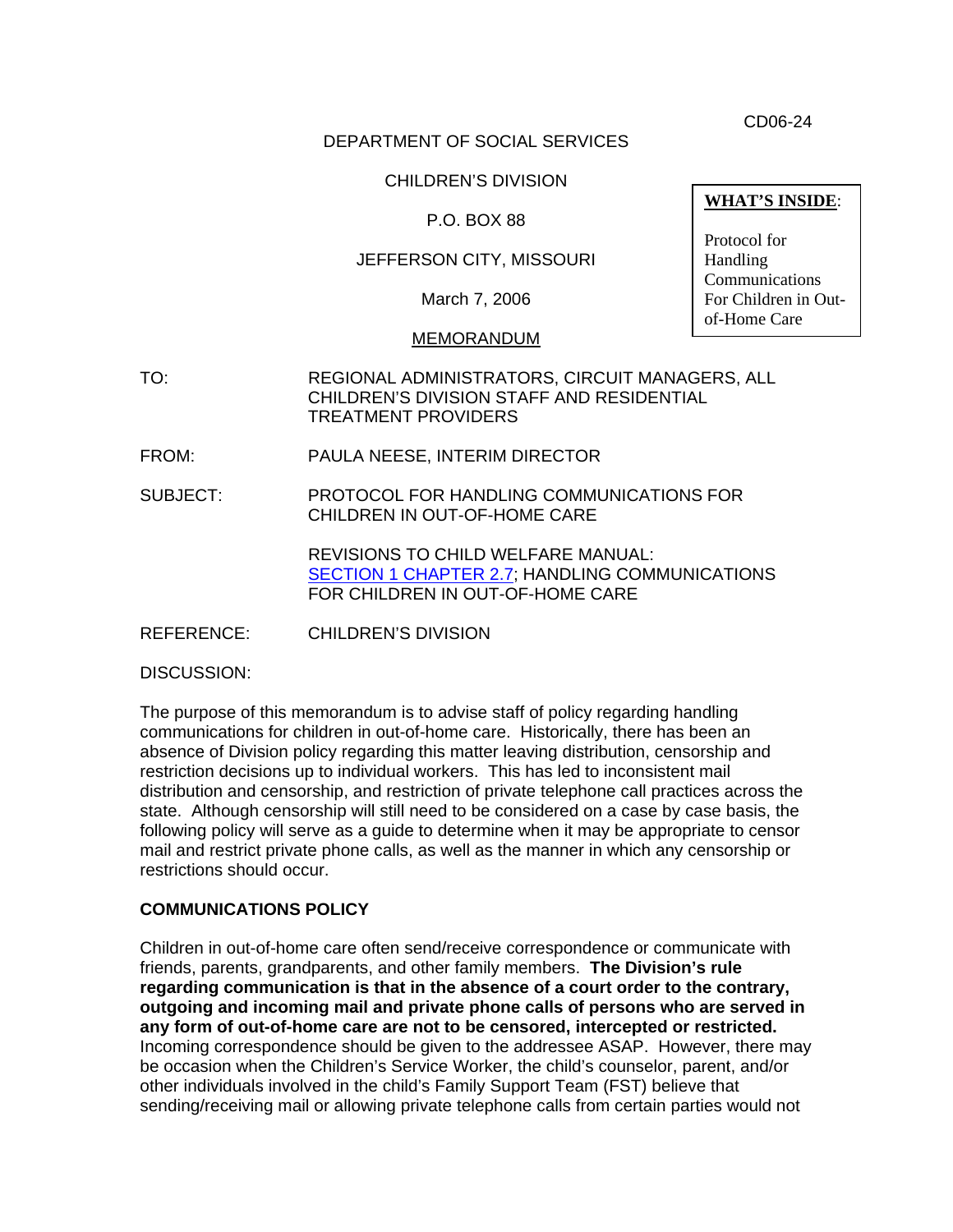be in the best interest of the child. This may occur when the general content, content of a specific piece, or the psychological impact of the communication from a particular person is harmful to a child in some manner.

# **CENSORSHIP/RESTRICTION CRITERIA**

# **Mail**

The Council on Accreditation standards specifically states, "The organization does not censor or open the outgoing and incoming mail of persons served in out-of-home care unless it is:

- a. suspected to contain unauthorized, dangerous, or illegal material or substances, in which case mail may be opened in the presence of designated personnel; or
- b. receiving or sending unopened mail is contraindicated in the service plan." (COA Standard G1.4.02) (Employee Access Only)

For purposes of this policy, unauthorized, injurious, and illegal materials or substances are defined as follows:

- 1. Unauthorized material is any material sent from an individual(s), agency, or organization that has been previously restricted by the court from contacting the child.
- 2. Injurious material is any material received that causes emotional and/or psychological harm to the child. This includes, but is not limited to, threatening and/or insulting mail from biological parents, parent's paramour, relatives, acquaintances, and/or neighbors.
- 3. Illegal material is any mail suspected of containing illegal drugs, drug paraphernalia, pornography, and/or other material considered statutorily illegal in the state of Missouri.
- 4. Any communication for the purpose of committing any criminal act in violation of the Constitution or laws of the United States or any State. (Federal Privacy Law, Title 18, Part 1, Chapter 119, SS2511.)

If the communication in question meets any of the above criteria, it may be appropriate to censor the child's mail. Outgoing mail will meet censoring criteria if the Division has reason to believe the child has previously sent unauthorized, injurious, or illegal material through the mail.

# **PROTOCOL FOR HANDLING MAIL OF CHILDREN IN OUT-OF-HOME CARE**

1. Mail may not be censored without sufficient reason to suspect the mail contains unauthorized, injurious, illegal material or substances, or is for the purpose of committing any criminal act.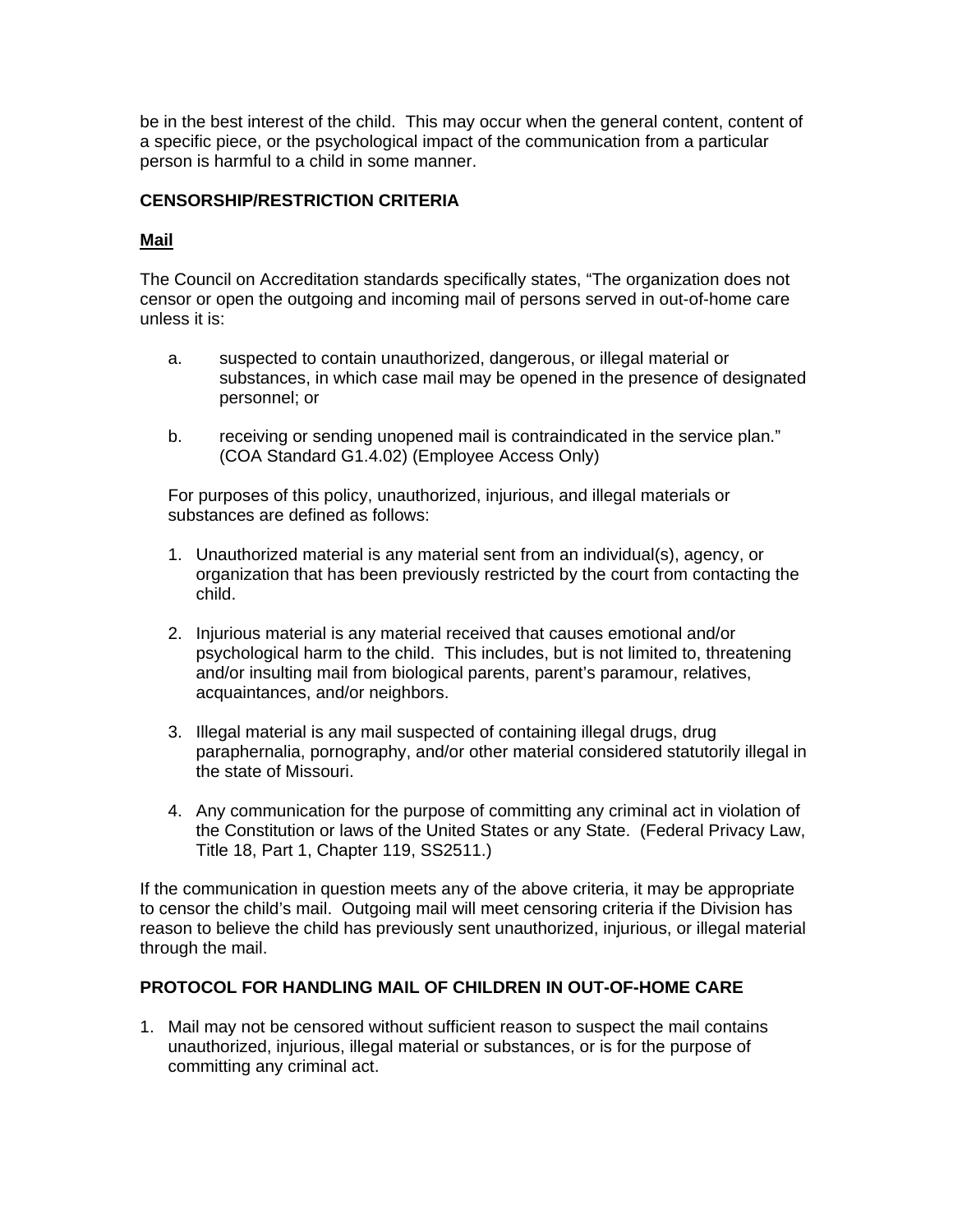- 2. Unless it is determined that incoming mail should be censored according to the above criteria, all incoming mail sent to a child's placement provider must be given immediately, unopened and uncensored, directly to the addressee. The placement provider should inform the Children's Service Worker of any mail received by the child. The Children's Service Worker must document this information (date received and from whom the mail was received) in the narrative section of the record.
- 3. Unless it is determined that incoming mail should be censored according to the above criteria, all incoming mail sent to the Children's Division office must be forwarded immediately, unopened and uncensored, to the Children's Service Worker for the child to whom the correspondence is addressed. The worker must forward the mail, unopened and uncensored, directly to the addressee ASAP. The Children's Service Worker must document this information (date received, date sent to child, and from whom the mail was received) in the narrative section of the record.
- 4. Unless it is determined that outgoing mail should be censored according to the above criteria, all outgoing mail from a foster child is to be directly sent, unopened and uncensored, by the placement provider or Children's Service Worker to the addressee.
- 5. The placement provider and Children's Service Worker have the responsibility to intercept any correspondence believed to be unauthorized. All intercepted unauthorized mail is to be forwarded to the Children's Service Worker for copies to be included in the case record in the correspondence section. The Children's Service Worker should forward intercepted unauthorized mail to the appropriate authorities (i.e. juvenile office or the court). The issue of the child being sent unauthorized mail should be discussed during the next scheduled FST meeting.
- 6. As it is the placement provider whom is often the person present when a child opens their mail, it is their responsibility to determine if the child is receiving any injurious material through the mail. The placement provider will make this determination by talking to the child and monitoring the child's behavior after mail is received. The placement provider is not to force the child to disclose the contents of incoming/outgoing mail. The placement provider should immediately report any concerns regarding possibly injurious material received by a child to their Children's Service Worker.
- 7. If an addressee receives any package or correspondence suspected to contain illegal material, the package must be opened by the addressee in the presence of designated personnel (i.e. Children's Service Worker, their supervisor, or the Circuit Manager). It is the placement provider's responsibility to notify the Children's Service Worker if the child receives any illegal material in the mail. The Children's Service Worker should notify the juvenile office and/or law enforcement should the mail contain illegal substances or material. If the mail is believed to contain hazardous materials, the mail should remain unopened and law enforcement should be immediately notified.
- 8. Any child in out-of-home care may request that mail be returned to the sender. In this instance, the placement provider should send the mail to the Children's Service Worker who will return the mail to the sender. A child may request the placement provider to open the mail on their behalf (i.e., the child cannot read or as age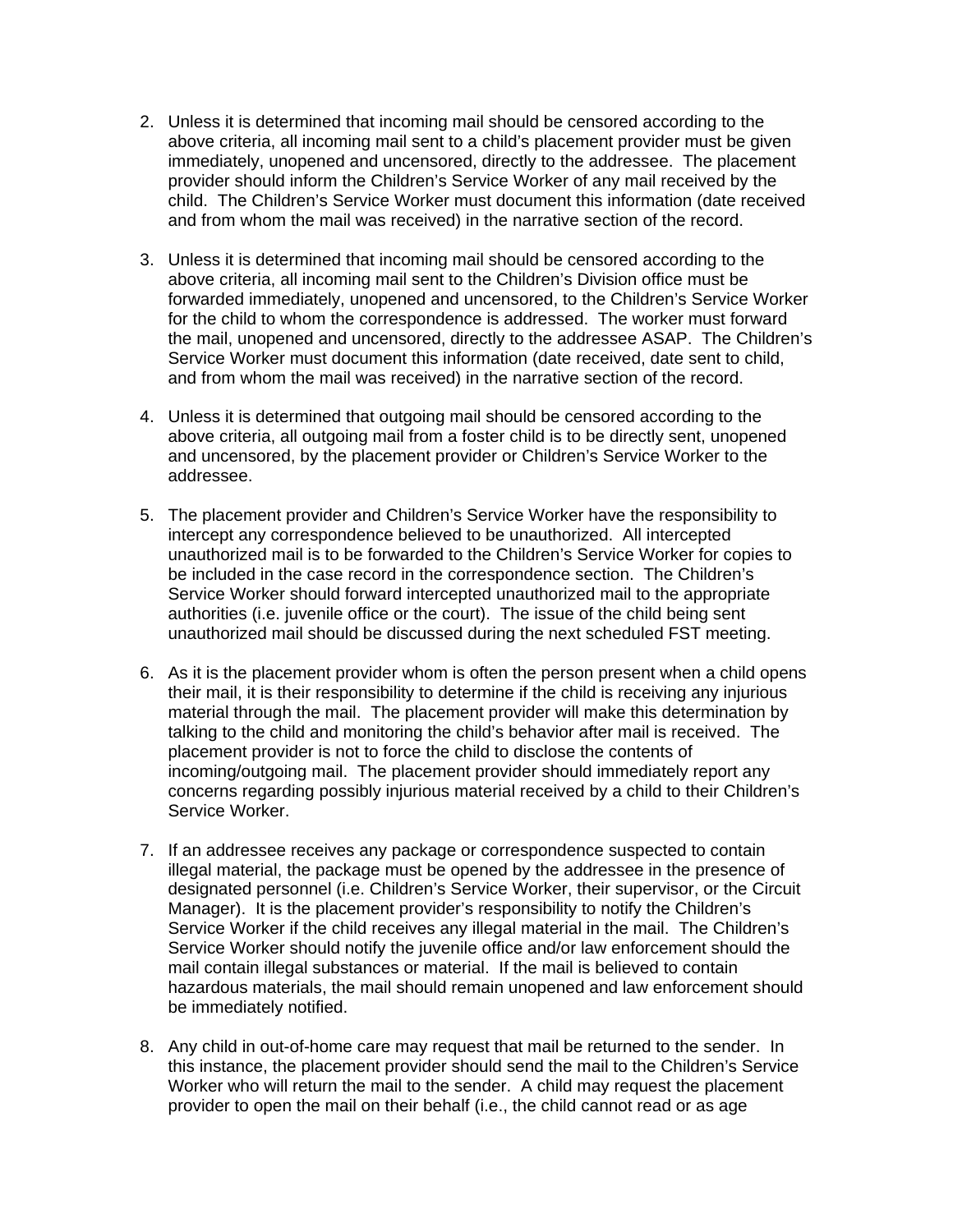appropriate, or would like someone to read it first). The caregiver may open and view/read the contents of the mail, at the child's request. The viewing of the incoming mail by anyone other than the child is at the child's discretion.

- 9. A court order may be requested if unauthorized, injurious, or illegal material from a specific addresser(s) continues to be received and meets censoring criteria.
- 10. No placement provider or Children's Division staff may deprive a child of incoming or outgoing mail, or family contact (i.e., telephone, visits) as a form of discipline.

# **CENSORSHIP/RESTRICTION CRITERIA**

# **Telephone**

The Council on Accreditation standards state "persons in out-of-home care have the right to private telephone conversations, and when the organization limits this right in any way, the restriction is:

- a. based on contraindications in the service plan and/or applicable court order;
- b. documented in the case record;
- c. approved in advance and reviewed monthly by the program director or an appropriate designee; and
- d. reviewed weekly by the immediate supervisor of the direct service provider." (COA Standard G1.4.03) (Employee Access Only)

Restricting a person's private telephone conversations should only be approved if the conversations cause the child emotional distress or inhibits the case plan and/or goal.

**Any censorship/restrictions should be discussed with members of the FST and justification for the censorship/restrictions must be clearly documented in the narrative section of the case file.** 

# **PROTOCOL FOR HANDLING PRIVATE TELEPHONE CONVERSATIONS FOR CHILDREN IN OUT-OF HOME CARE**

- 1. Private telephone conversations are not to be restricted by Children's Division staff or the placement provider without specific reasons such as, but not limited to, the caller has made threatening comments, attempts to influence the person to change his/her story, the conversation is sexually inappropriate, or inhibits the case plan or goal. Placement providers should notify the Children's Service Worker as soon as possible of any phone conversations they have been informed of by the child which causes the child emotional distress.
- 2. All restrictions must be documented in the Children's Division case record and/or a court order must be in the file which identifies any and/or all restrictions.